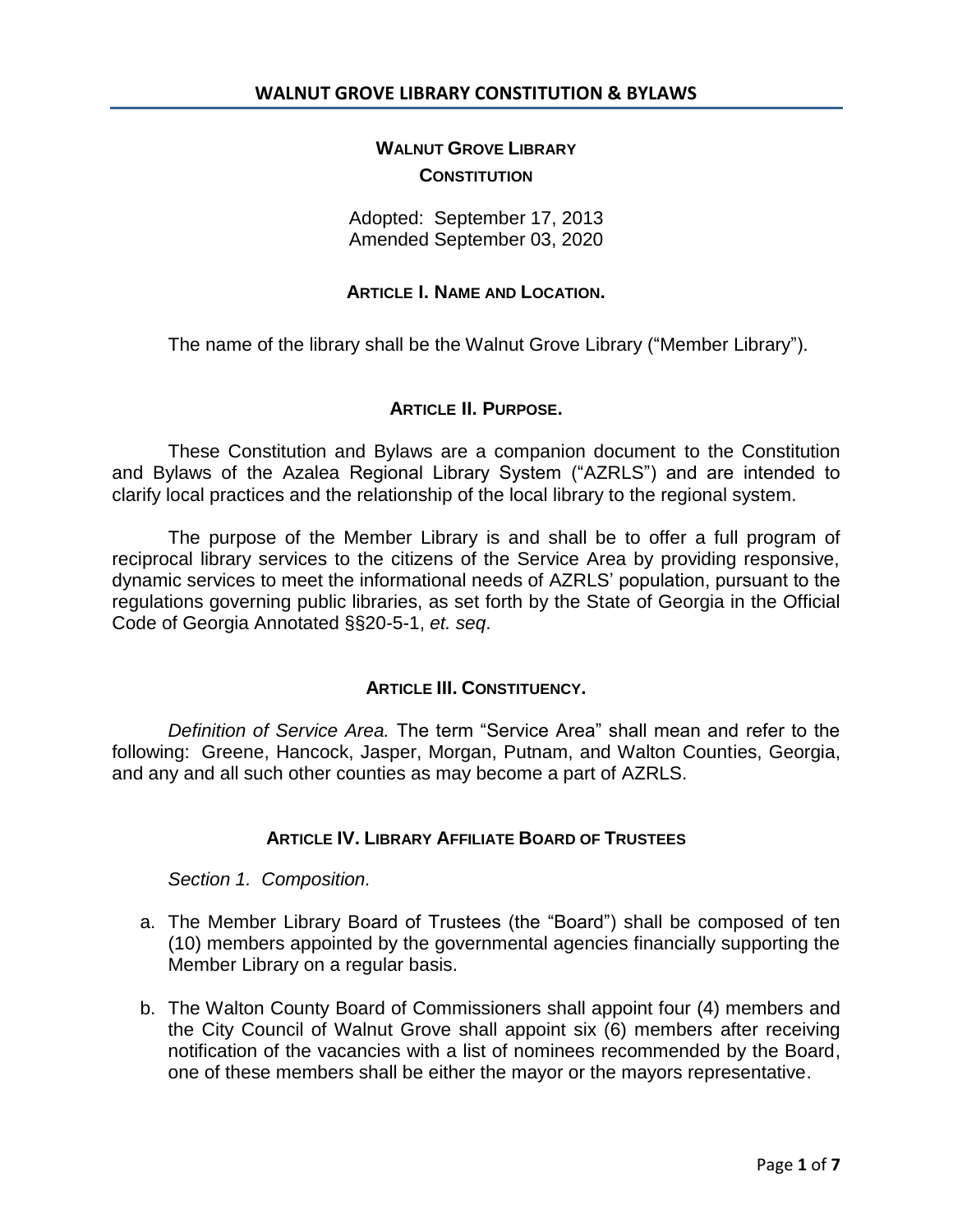c. Any person appointed to the Member Library Board must be a legal resident of Walton County or the City of Walnut Grove. If he/she moves his/her legal residence outside of Walton County or the City of Walnut Grove, he/she shall be replaced on the Board.

*Section 2. Term.*

- a. Each Board Member's term of office shall be six (6) consecutive years with the starting date being the first day of the new AZRLS fiscal year and ending on the day before the commencement of the AZRLS fiscal year six (6) years after election (hereinafter referred to as the "Term").
- b. No Board Member may serve on the Board for more than two (2) consecutive Terms, unless that Board Member is elected onto the Member Library Board of Trustees by a different funding agency than the funding agency which elected the Board Member for the immediately preceding two (2) Terms.
- c. Any Board Member may leave the Board for any reason, from time to time, and is eligible to be re-appointed to the Board after one (1) year, unless able to be appointed under Article IV Section 2(b).

*Section 3. Compensation.* Pursuant to O.C.G.A. §20-5-44, Board Members shall receive no compensation. However, they may be reimbursed for any reasonable and necessary expenses incurred in the performance of library business. Dues or fees for membership in local, state, regional, or national library associations may be paid from library funds.

*Section 4. Removal*.

- a. A Board Member may be removed for missing, or failure to notify pursuant to Article IV, Section 4 (b) below, three (3) consecutive, regularly scheduled Board Meetings or Regional Board Meeting, in accordance with O.C.G.A. § 20-5-42 (d).
- b. Absences shall be excused if a letter of inability to attend has been sent by the Trustee to the Chair of the Board or the Director within three (3) days of a regularly scheduled Board or Regional Board Meeting.

*Section 5. Vacancies.*

a. Vacancies on the Board shall be filled in the same manner that appointments are made, except that when filling a vacancy, the term of the person filling the vacancy (hereinafter referred to as the "Replacement") shall be for a term of six (6) years plus any number of days from the time of election until the end of the current fiscal year.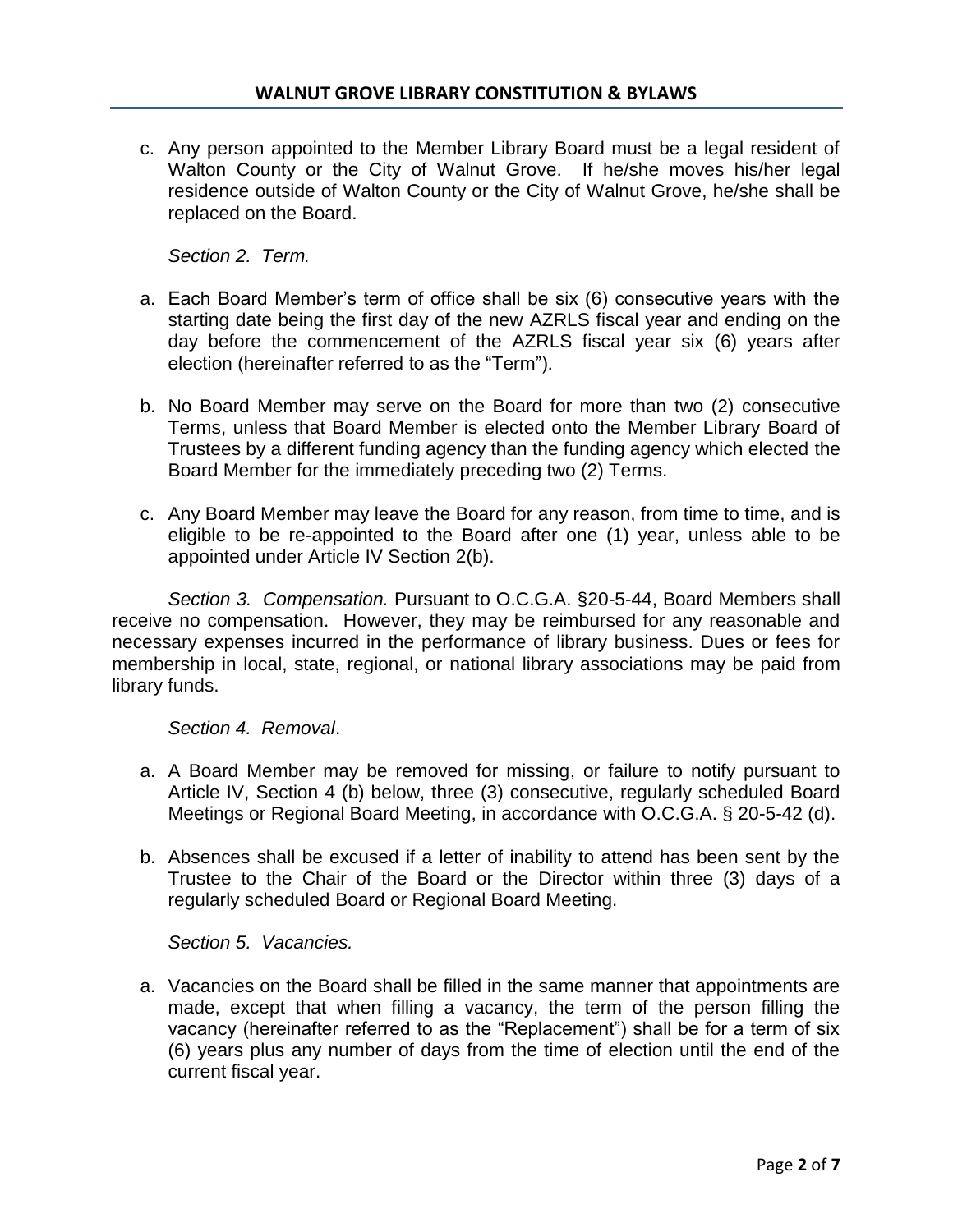b. The Replacement shall serve for a term which is greater than six (6) years, but fewer than seven (7) years.

*Section 6.* All members of the Member Library Board shall hold membership in the AZRLS' Board of Trustees (the "Regional Board"). The Board can cast no more than one vote (equal representation with all other libraries) at Regional Board Meetings.

## **ARTICLE V. OFFICERS.**

*Section 1.* The officers of the Board shall be a Chair and other officers to be assigned as needed. These officers shall perform the duties prescribed by the Bylaws and by parliamentary authority adopted by the Board.

*Section 2.* Nominations may be made by a committee of three Board Members appointed by the Chair of the Board. The Chair may serve as one of the three members of the nominating committee.

Section 3. The officers shall be elected at any regularly scheduled Board Meeting or Regional Board Meeting, to serve for a two-year term and their term of office shall begin at the close of the meeting at which they are elected.

## **ARTICLE VI. STANDING COMMITTEES.**

Any standing and/or special committees may be appointed by the Chair of the Board.

## **ARTICLE VII. AMENDMENT OF CONSTITUTION.**

This Constitution may be amended at any regular Board Meeting by a two-thirds (2/3) vote of Board Members present in person, provided that notice that the Constitution shall be amended is included in the notice of meeting which is made in writing at least ten (10) days prior to the Board Meeting, and provided, further, that a quorum of Board Members are present in person.

## **ARTICLE VIII. CONFLICTS OF INTEREST.**

*Section 1*. Except as specifically provided herein, in the event of any conflict between the provisions of this Constitution and the Georgia statute provisions governing the operation of public libraries, the Georgia statute shall govern.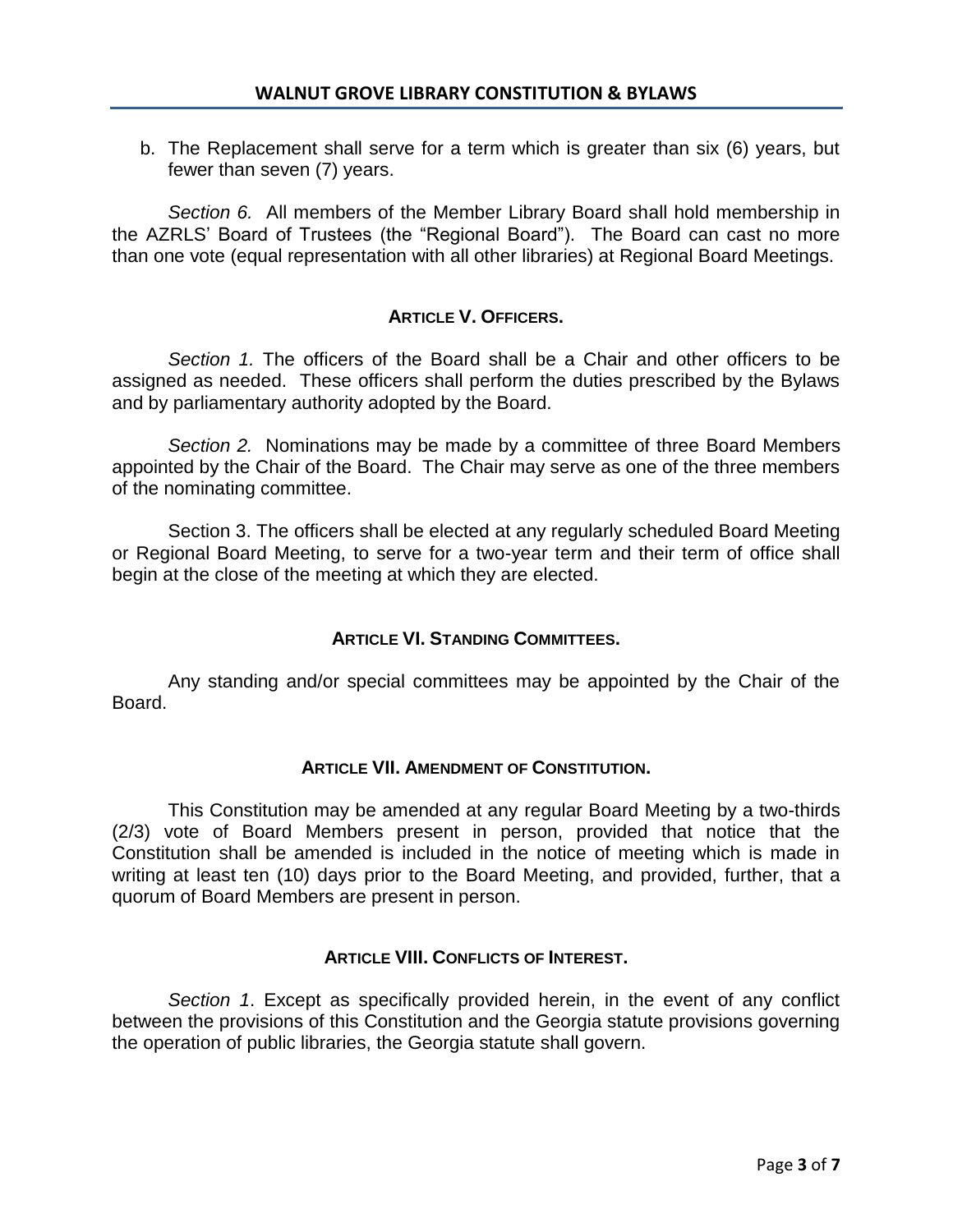*Section 2*. Except as specifically provided herein, in the event of any conflict between the provisions of this Constitution and the Bylaws, this Constitution shall govern.

*Section 3.* Except as specifically provided herein, in the event of any conflict between the provisions of the Constitution and the AZRLS Constitution, the AZRLS Constitution shall govern.

*Section 4.* To avoid any potential claims of conflict of interest, no employee of a company with a direct financial interest with AZRLS may serve on the Board.

*Section 5.* To avoid any potential claims of conflict of interest, no current employee of AZRLS may serve on the Board.

*Section 6.* To avoid any potential claims of conflict of interest, no former employee of AZRLS with fewer than six (6) years from last date of employment to first date of appointment may serve on the Board.

## **ARTICLE IX. GENERAL PROVISIONS.**

*Section 1. Capitalized Words.* Any capitalized words or terms used in this Constitution shall have the meaning ascribed thereto in the Azalea Regional Library Regional Constitution.

*Section 2. Section Titles.* The title and headings used herein are inserted as a matter of convenience only, and do not define, limit, or describe the scope of this Constitution or the intent of the provisions hereof.

*Section. 3. Terms.* Common nouns and pronouns shall be deemed to refer to the masculine, feminine, neuter, singular and plural, as the identity of the person may in the context require.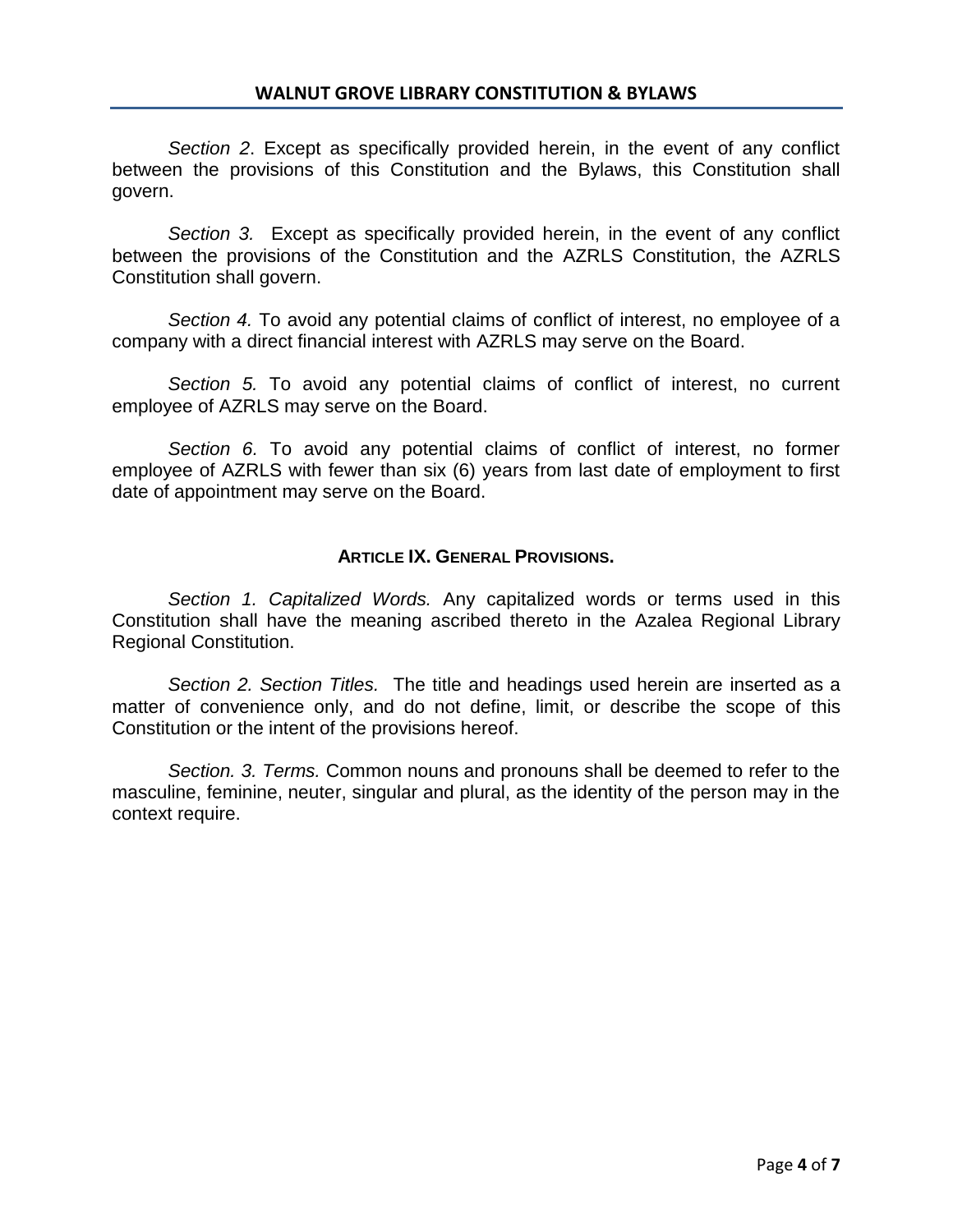# **WALNUT GROVE LIBRARY BYLAWS**

Adopted: September 17, 2013 Amended September 03, 2020

## **ARTICLE I. DUTIES AND RESPONSIBILITIES OF BOARD MEMBERS.**

*Section 1.* The Board shall advise the Regional Board on library matters pertaining to the Member Library.

*Section 2.* The Board shall set local policies and practices only when there is no Regional policy governing the area of service.

*Section 3.* The Board shall discharge those duties delegated to it by and through the Regional Board. All formal actions of the Board taken in discharging those duties shall be reported to the AZRLS Director (the "Director") who shall carry out any reporting duties required by State law or by the AZRLS bylaws for approval by the Regional Board and recording at their next meeting.

*Section 4.* The Board shall approve the budget of the Member Library. The Board shall present the Member Library's fiscal needs to its supporting agencies.

.

## **ARTICLE II. DUTIES OF THE OFFICERS.**

The Chair shall preside at all regular called Board meetings. He/she shall appoint all committees and shall serve as an ex-officio member of all committees.

## **ARTICLE III. MEETINGS.**

*Section 1.* Meetings of the Board shall be held according to the provisions stated in the AZRLS Bylaws.

*Section 2*: The Board shall hold meetings simultaneously with the Regional Board and may call meetings as needed at the Member Library, or at a place designated by the Chair.

*Section 3. Notice of Meeting.* Prior to each regular Board Meeting, the Chair or the Secretary shall notify the Director and each Board Member of the date, time, and place of the Board Meeting. Any notice of a meeting required or permitted under these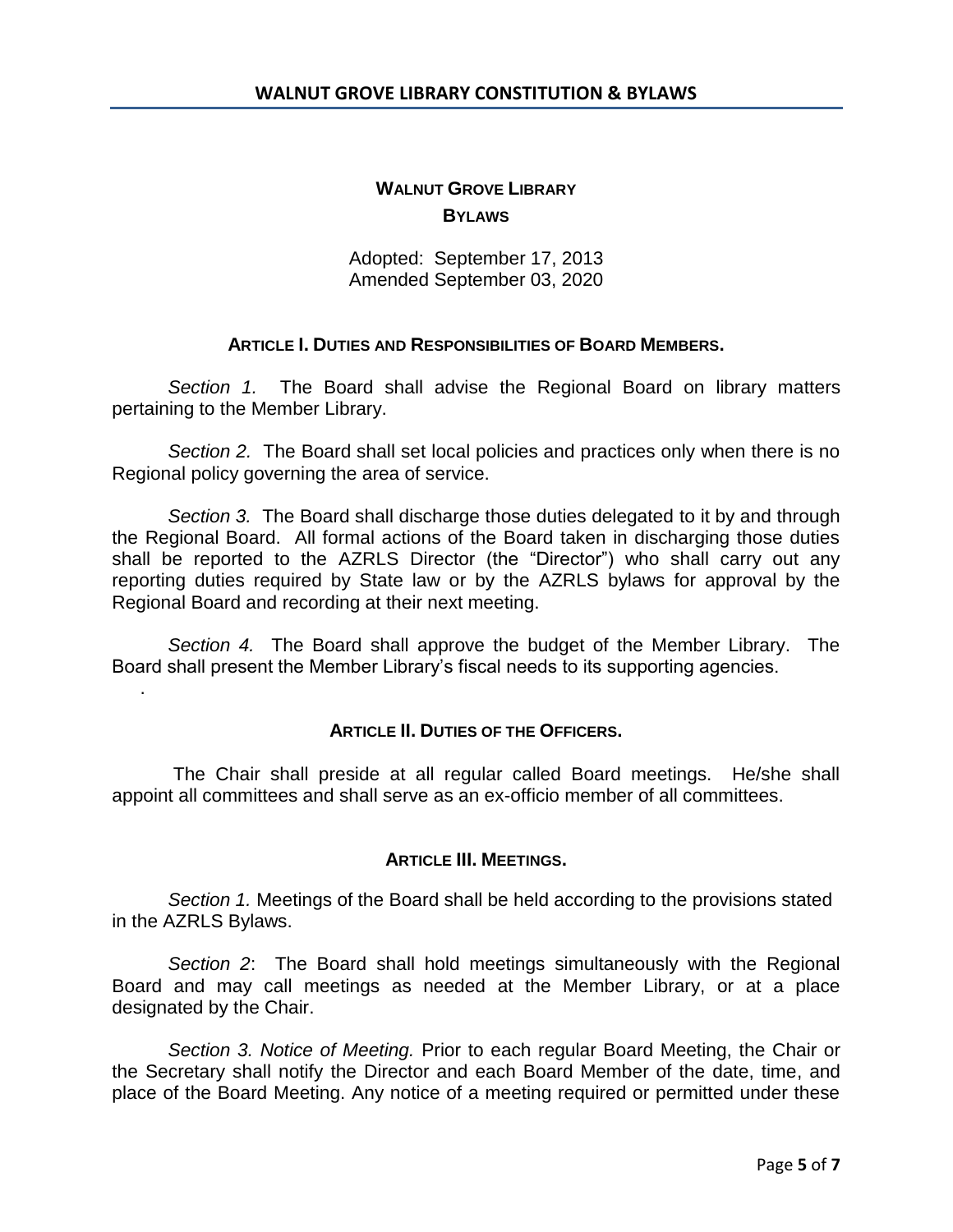Bylaws should be in writing and either delivered personally, sent via overnight courier or United States Postal Service to the recipient's last known address, sent via electronic mail or electronic invitation software.

*Section 4. Open Meetings.* All Board Meetings shall be open to the public and the news media and shall conform to the specifications of the Open Meetings Law found in O.C.G.A. §50-14-1 et. seq., which can be found on the AZRLS website. The Board may, however, enter into a closed session for the purposes outlined in O.C.G.A. §50- 14-1 et. seq.

*Section 5. Quorum.* Thirty-five percent (35%) of the members of the Board shall constitute a quorum to conduct official business. No official business may be conducted without a quorum. Except as stated in Article VI of this document, a simple majority affirmative vote of the quorum present and voting shall be necessary to approve any action before the Board.

*Section 6*. A Board Member or an employee of AZRLS shall record the official actions of the Board (the "Record Keeper"), keep a record of attendance at Board meetings, and have the custody of the official books, which shall be housed in the Library. He/she shall notify the proper appointing authorities of vacancies which may occur on the Board. The Record Keeper shall comply with the Open Meetings Act found in O.C.G.A. §50-14-1 et. seq., by providing copies of the draft minutes within two (2) business days to the Regional Office. He/she shall also report all changes of membership to the Director.

*Section 7. Parliamentary Procedure*. All Board Meetings shall be conducted in accordance with the American Institute of Parliamentarians Standard Code of Parliamentary Procedure.

## **ARTICLE IV. REPORTS.**

The Board shall submit all reports requested by AZRLS to provide the information necessary to complete reports required by State, Federal, or local laws or regulations, or to manage AZRLS in an efficient and business-like manner.

## **ARTICLE V. ATTENDANCE.**

*Section 1. Removal for Cause.*

a. A Board Member may be removed for missing, or failure to notify pursuant to Article V, Section 1 (b) below, three (3) consecutive, regularly scheduled Board Meetings or Regional Board Meetings, in accordance with O.C.G.A. § 20-5-42 (d).